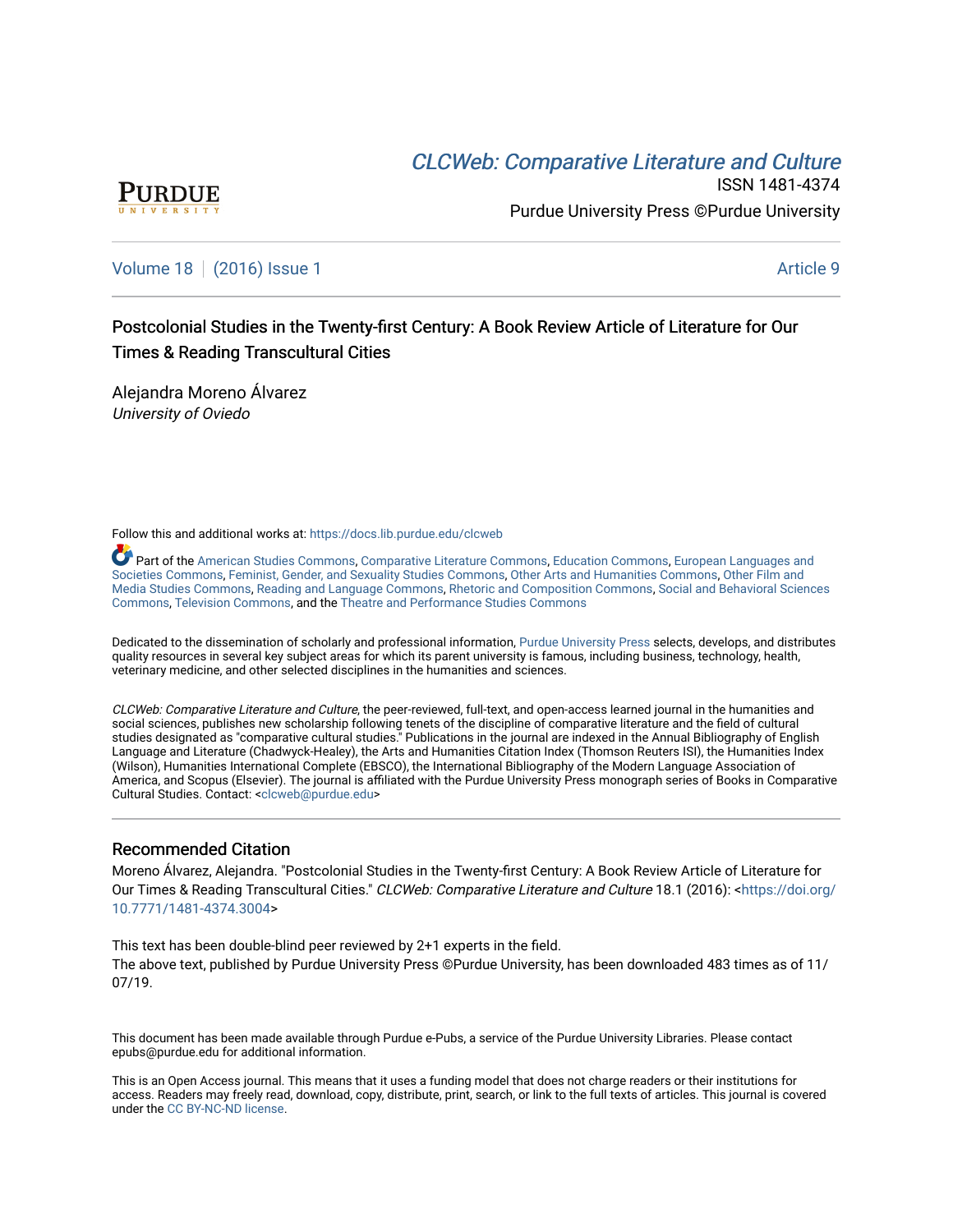**PURDUE** UNIVERSITY PRESS <[http://www.thepress.purdue.edu>](http://www.thepress.purdue.edu/)

### *CLCWeb: Comparative Literature and Culture*



ISSN 1481-4374 [<http://docs.lib.purdue.edu/clcweb>](http://docs.lib.purdue.edu/clcweb) Purdue University Press **©**Purdue University

*CLCWeb: Comparative Literature and Culture*, the peer-reviewed, full-text, and open-access learned journal in the humanities and social sciences, publishes new scholarship following tenets of the discipline of comparative literature and the field of cultural studies designated as "comparative cultural studies." In addition to the publication of articles, the journal publishes review articles of scholarly books and publishes research material in its *Library Series.* Publications in the journal are indexed in the Annual Bibliography of English Language and Literature (Chadwyck-Healey), the Arts and Humanities Citation Index (Thomson Reuters ISI), the Humanities Index (Wilson), Humanities International Complete (EBSCO), the International Bibliography of the Modern Language Association of America, and Scopus (Elsevier). The journal is affiliated with the Purdue University Press monog-raph series of Books in Comparative Cultural Studies. Contact: [<clcweb@purdue.edu>](mailto:clcweb@purdue.edu)

#### **Volume 18 Issue 1 (March 2016) Book Review Article 9 Alejandra Moreno Álvarez "Postcolonial Studies in the Twenty-first Century: A Book Review Article of** *Literature for Our Times & Reading Transcultural Cities* <http://docs.lib.purdue.edu/clcweb/vol18/iss1/9>

Contents of *CLCWeb: Comparative Literature and Culture* **18.1 (2016)** [<http://docs.lib.purdue.edu/clcweb/vol18/iss1/>](http://docs.lib.purdue.edu/clcweb/vol18/iss1/)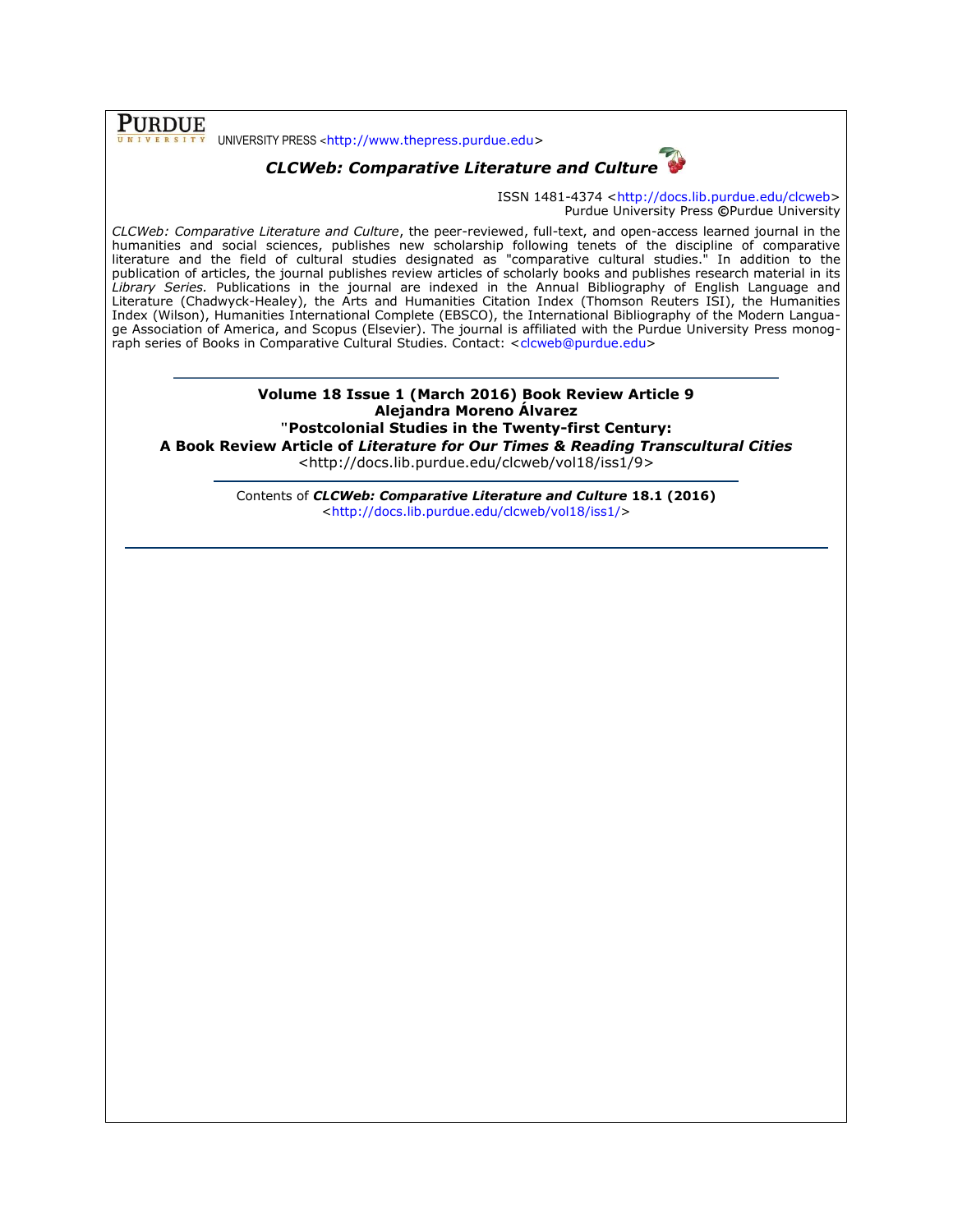### **Alejandra MORENO ÁLVAREZ**

#### **Postcolonial Studies in the Twenty-first Century: A Book Review Article of** *Literature for Our Times* **&** *Reading Transcultural Cities*

Some scholars suggest that postcolonial studies is being eclipsed by globalization studies and others advocate for interdiscursive approaches so as to go "beyond a certain kind of postcolonial studies" (Lomba, Kaul, Bunzl, Burton, Esty 7). Revathi Krishnaswamy and J.C. Hawley argue that "to be global is first and foremost to be postcolonial and to be postcolonial is always already to be global" (3). In my opinion it is indeed the case that postcolonial studies moved away from regional studies to fields such as social sciences or media studies. Dennis Walder wondered in his 1998 *Post-Colonial Literatures in English* whether there is an "after" postcolonial space and Ato Quayson, when dealing with dimensions of interdisciplinarity in postcolonial studies distinguishes between "synoptic" (conceptually oriented) and "instrumental" (pragmatically applied). According to Quayson, postcolonial studies has been "highly interdisciplinary in the synoptic sense, borrowing freely from a wide range of fields in a desire both to challenge received assumptions as well as to shed light on the configurations of the present and the future" (25). In my view, Bill Ashcroft's, Ranjini Mendis's, Julie McGonegal's, and Arun Mukherjee's 2012 edited volume *Literature for Our Times: Postcolonial Studies of the Twenty-First Century* and Isabel Carrera Suárez's, Emilia Durán Almarza's, and Alica Menéndez Tarrazo's 2011 edited volume *Reading Transcultural Cities* are following Quayson's interdiscursive rather than interdisciplinary approach. Nevertheless, both works still imply "a crossing of traditional disciplinary boundaries" (Huggan 14).

*Literature for Our Times* is a compilation of articles from the 14th International Triennial Conference of the Association for Commonwealth Literature and Language Studies held in Vancouver in August 2007. The question contributors to the volume address is as to what postcolonial studies would or ought to be in the twenty-first century. Contributors to the volume attempt to define postcolonial studies and whether the field remains within observable boundaries. Ashcroft, in the introduction to the volume, highlights how the postcolonial is a way or reading and how postcolonial theory provides the language to describe the diversity of cultures and the intersection of its global cultural production (xvi). The volume gives readers a clear sense of the wide range of postcolonial concerns, each section about an already existing area of interest within the field and approaching "emerging" subjects such as affect studies, autobiography, Dalit studies, diaspora studies, gender studies, Indigenous studies, linguistics, migration, Orientalism, transcultural theory, transnationalism, trauma studies, and translation studies. As Ashcroft defines the volume's approach in *Literature for Our Times*, "it is not a Grand Theory of everything but a range of interests and approaches living together in what Amartya Sen might call an argumentative democracy" (xvii). The volume is the perfect example of cohabitation, a "convivial critical democracy" (xvii). The volume contains nine thematic sections structured with a variety of clusters which avoid geographical criteria. Gregory Castle, in *Postcolonial Discourse. An Anthology*, followed, back in 2001, a geographical principle and also a thematic one where articles where rearranged as in an index to facilitate readers' work. Castle chose to organize the studies selected according to region so as to give readers a sense of heterogeneity and historical embeddedness of postcolonial discourses and because "theorizing postcoloniality is ineluctably tied to specific geographical, social, and historical conditions" (xiv). Hence my view that although the contributions in *Literature for Our Times* could have been organized differently, the sections are coherently structured.

If for Ashcroft and his colleagues the consequences of a history of boundary-crossing is the congenital habit among postcolonial scholars questioning existing formulations of the field (xxi), no doubt this is what the contributors to the volume do. In the first chapter, entitled "The Idea of (Postcolonial) Literature: Conceptual and Methodological Issues," Franck Schulze-Engler and Debjani Ganguly begin the cluster by analyzing one of the most current topics nowadays, namely "world literature." The former assesses the place of postcolonial studies in relation to it and posits that scholars of postcolonialism are not able to produce "the most basic consensus about the shape of this metadiscipline" (7) and that thus the "postcolonial" has nowadays become a successor term for both "Commonwealth" and "Third World." Ganguly, on the other hand, considers that "to read the 'world' in literature today is to confront plurality, the prevalence of difference, and a myriad of often unpredictable nodes of connectivity (33). Lincoln Z. Shlensky and Paul Sharrad approach the field addressed by the previous contributors by analyzing specific works. Shlensky shows how Jamaica Kincaid's literary work has the capacity to enter an ethical engagement with history, specifically through the efficacy of the autobiographical. Sharrad, on the other hand, claims the need for transformation in the field and underlines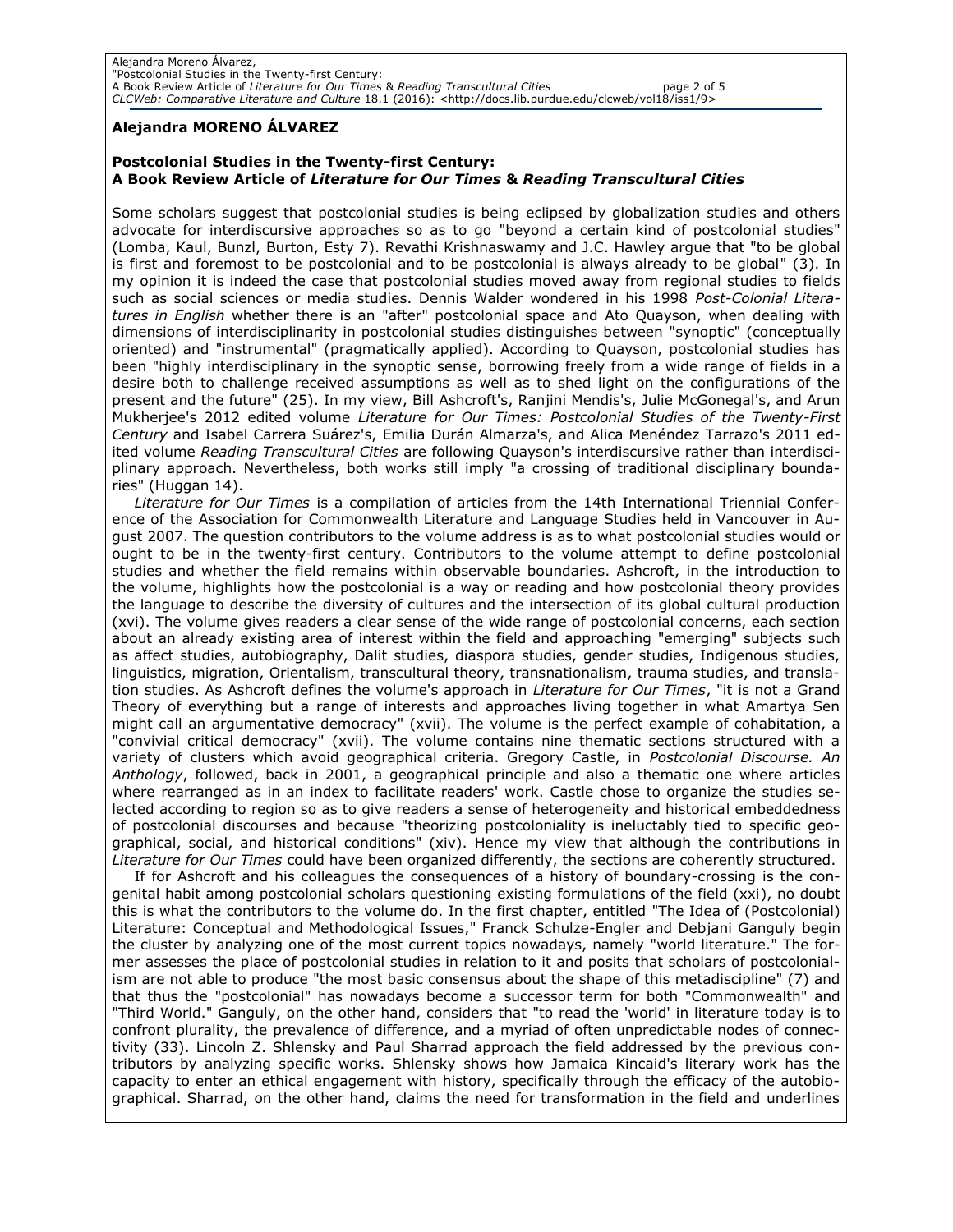| Alejandra Moreno Álvarez,                                                                                                      |             |
|--------------------------------------------------------------------------------------------------------------------------------|-------------|
| "Postcolonial Studies in the Twenty-first Century:                                                                             |             |
| A Book Review Article of Literature for Our Times & Reading Transcultural Cities                                               | page 3 of 5 |
| CLCWeb: Comparative Literature and Culture 18.1 (2016): <http: 9="" clcweb="" docs.lib.purdue.edu="" iss1="" vol18=""></http:> |             |

that there is a danger, within postcolonial theory, to lack and underachieve by presenting textualcultural abstractions that seem esoteric or irrelevant (54). Nela Bureu Ramos closes this section by discussing Robert Kroetsch's *The Hornbooks of Rita K*. and how his work, together with the study of other postcolonial writers, should engage in a balance between time and space in postcolonial writing. The five chapters included in this section foreground conceptual and methodological issues.

The above articles are followed by a brief second chapter entitled "After Said: Imperial Scholarship, Race, and Ethnicity." Daniel Sanjiv Roberts advocates closer attention to the roots of postcolonialism in the achievement of colonialism, while Satish C. Aikant draws the complex human consequences of historical events and cautions against overly general theories of imperial history. The chapter that follows is devoted to "Translations and Transformations" as approaches the role of translation in postcolonial studies. Translation is viewed as important in postcolonial studies since it has always been the site of a power-struggle. Ngũgĩ wa Thiong'o suggests in "A Multi-Centred Globe: Translation as the Language of the Languages" that translation is a key mode of negotiating the universal and the particular, advocates moving away from nation-centric conceptions of culture, and incorporating the idea of translation to a better understanding in the global community. Ngũgĩ's article is followed by John Hawley and Mumia Osaaji who explore Ngũgĩ's work and the role of translation. Elena Basile explores in "Scars of Language in Translation: The 'Itchy' Poetics of Jam Ismail" how the "itchiness" of the scars of language can be the site of cultural healing through process of translation. Most remarkable in this chapter is the closing article by Robert Young who argies that "however wide the spread of the language, to write or read in English is not the same all over the world" since "rhixomatic contact occurs, transforming the languages in the process" (169).

Diaspora, migration, transnationalism, and transculturalism are themes in the volume's fourth chapter. Sissy Helff proposes transculturality as a way into global (i.e., world) literatures and claims that an alliance of postcolonial criticism and transcultural studies is needed. What follows is John Clement Ball's study on the ocean as a space which may represent the fluid mutability of the (im)migrant and diasporic identity "and it is that relational identity that makes this sea-hating and sea-fearing man a creature of the ship, even as he and his story plant themselves firmly on the national shore that the latest critical waves keep threatening to wash away" (218). Anjali Roy explores the inroads made by bhangra music into Punjabi culture followed by Dorothy Lane's examination on the connection between India as a land of pilgrimage for both Indian and Western travelers. Kavita Ivy Nandan presents a personal account of the human consequences of racism against the indentured Indian laborers transported to Fiji. The "Fijiindinas" distressing story has barely entered the historical, national or literary imagination of Fiji. Nandam underlines how, in this context, writing becomes a healing power since "although I realize that the diasporic life assumes the quality of brokenness, writing has been a way to make meaning out of the rupture of the past" (274).

Gender, an important matter in postcolonial Studies, is also included in the volume. Cheryl Stobie, by analyzing Chimanda Adichie's *Purple Hibiscus* analyses of African feminism and Marilyn Adler Papayanis discusses the place of gender in the relationship between trauma and testimony. Feroza Jussawala revisits the debate between postcolonial feminists about the right to choose the veil as a statement of Muslim identity. For Jussawala, wearing the veil has become a statement of resistance to homogenizing Western influences (291) and emphasizes how Muslim women have written both pro and against this issue, "but they wanted to be, and continue to be, the one who wish to speak their own mind on this issue, rather than having it legislated either by Western notions or by feminisms" (293). A sixth chapter, entitled "Indigenous Literatures, Literatures of the Land: An Ethos for These Times," owes its title to the first article of this block, by Jeannete Armstrong who shows how the stories of the Sylix Native American relationship with land can provide an ethos for contemporary questions of sustainability. Sam McKegney and Michaela Moura-Koçoglu explore the pressure on Indigenous males to adhere to masculine stereotypes. Chelva Kanaganayakam and Stephen Ney close the chapter by introducing areas little explored in postcolonial studies such as Philippine literature. Kanaganayakam underlines how this literature shares much in common with other postcolonial literatures. Ney, on the other hand, follows Kanaganayakam statement but also takes the discussion to a connection between Christianity and "the postcolonization of Christianity" (406).

The last three chapters of the volume deal with specific subjects such as "Dalit Literature and its Criticism," "The City," and "Terrorism, Trauma, Loss." Despite its brevity, especially **in** the cluster about the city, contributors speak to each other, whatever section they are placed in. K.A. Geetha, P. Sivakami, and K. Stayanarayana explore matters of caste, gender, representation, political and organizational growth of Dalit identity and literature. *Literature for Our Times* gives, with the inclusion of this chapter, voice to a theme that occupies a currently microcosmic space in postcolonial literature.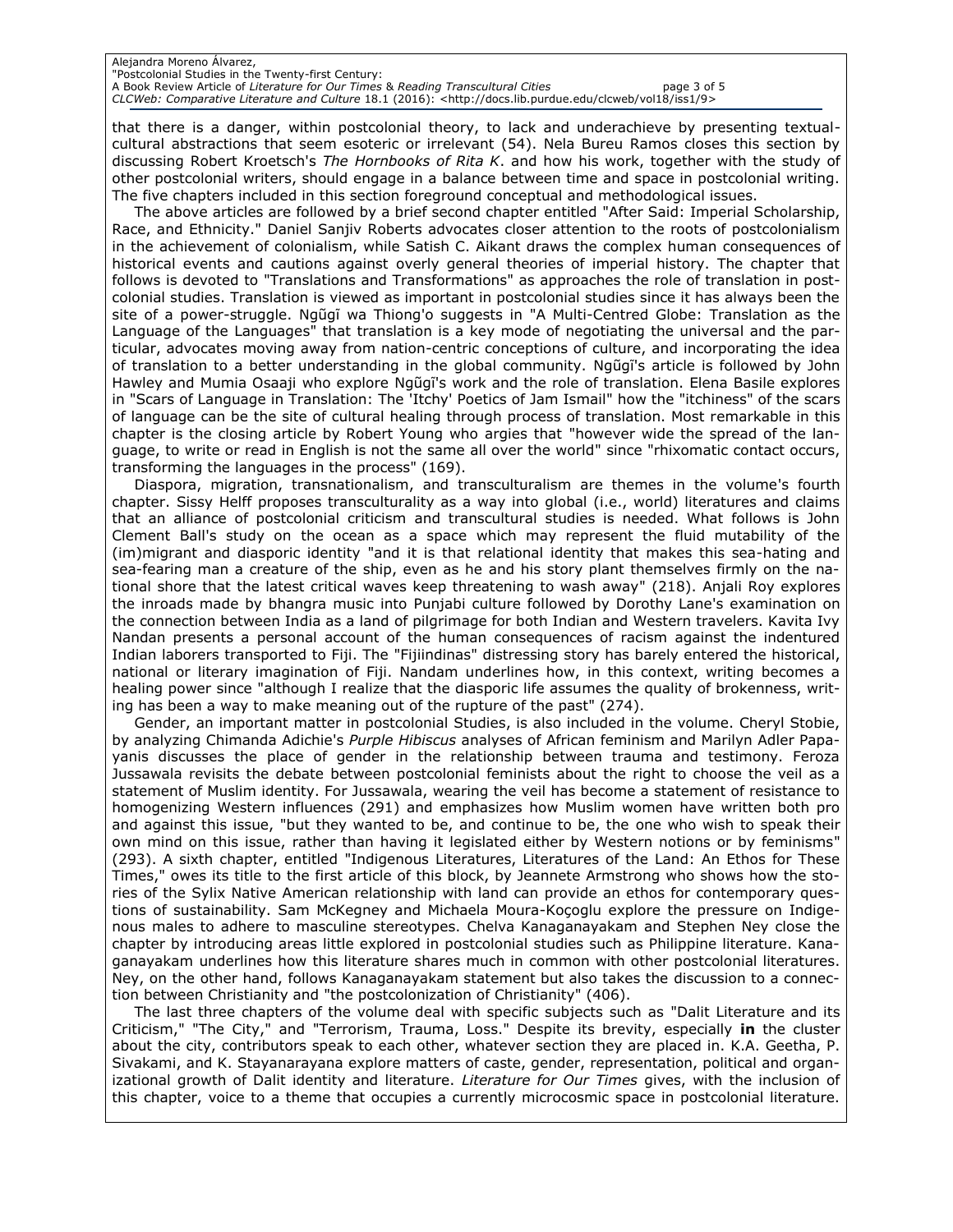#### Alejandra Moreno Álvarez, "Postcolonial Studies in the Twenty-first Century: A Book Review Article of *Literature for Our Times* & *Reading Transcultural Cities* page 4 of 5 *CLCWeb: Comparative Literature and Culture* 18.1 (2016): <http://docs.lib.purdue.edu/clcweb/vol18/iss1/9>

The same happens to the city, which has been absent in postcolonial theory until the last decades. "The City" cluster contains an article by Pamela McCalllum who explores the contemporary multicultural city within contemporary Britain by analyzing Zadie Smith's texts. Vandana Saxena and Angelie Multani present studies of the English public school based on J.K. Rowling's novels. I did miss a better link within the articles of this particular section and also a wider variety of articles since as *Reading Transcultural Cities* shows there is much to say by and about the city. "Terrorism, Trauma, Loss" gathers the works of Fred Ribkoff, who deals with colonial trauma and mourning in the aftermath of the Air India bombing in the 1980s, Susan Spearey compares two stories of social and political transition in Rwanda and South Africa and Susan Pervez examines Hannif Kureishi's works and warns that "we have been failing to hear Kureishi's message for at least two decades, and this very failure has left us shocked in the wake of the 2005 London Bombs" (562). Pilar Somacarrera urges us to take into account the democratic socialist content of Margaret Atwood's writing so as to understand her career and work. Through a careful study of Atwood's work, Somacarrera demonstrates how Atwood has a political discourse all through her career. From the volume's introduction to Henry Giroux's afterword, the collection revisits many of the most significant issues which have inspired postcolonial studies. It accomplishes what Giroux underlines in the afterword "If higher education is to reclaim itself a site of critical thinking … educators and students will have to redefine the knowledge, skills, research, and intellectual practices currently favored in the university" (611). To sum up, *Literature for Our Times* proves that we are not facing diminishing interest in postcolonial studies since "few research fields can be as contested, not least by their own practitioners, as Postcolonial Studies, which continues to share every inclination to choose itself as the principal object of its own debate" (Huggan 1).

The postcolonial has moved lately from being a historical marker to a more global term and the role of cartography in postcolonial writing in general consists "in the implementation of a series of creative revisions which register the transition from a colonial framework within which the writer is compelled to recreate and reflect upon the restrictions of colonial space to a postcolonial one within which he or she acquires the freedom to engage in a series of 'territorial disputes' that implicitly or explicitly acknowledge the relativity of modes of spatial (and, by extension, cultural) perception" (Huggan 30). *Reading Transcultural Cities* is an example of the engagement in the ongoing processes of cultural decolonization. The cartographic connection included in this volume provides an interdiscursive link that joins the contestatory theories of poststructuralim and postcolonialism in the pursuit of social and cultural change. *Reading Transcultural Cities* is a volume of research carried out at the University of Oviedo on literary representations of the global/gendered city. The articles gathered in the volume bring together theoretical and critical reflections on contemporary urban texts from cities as disperse as London, Vancouver, Dublin, and La Havana. The work follows Manuel Castells's definition of the global city, a fluid and ever-changing work. Most of the articles focus on European and North American geographies, but are all connected to neo/colonial routes, often diasporic. That is why there is a persistence of the physical/migrant human body such as in Luz Mar González Aria's "In Dublin's Fair City: Citified Embodiments in Paula Meehan's Urban Landscapes." González Aria examines, using Elizabeth Grosz's concept of bodies-cities and posits that "the embodied dimension of the city and the citified character of its dwellers conceptualize both humans and spaces as (inter)active agents of cultural production" (124). The volume includes ten articles and a life-story of Caballero Roca, "A Woman's Journey of Transgression from Santiago to Havana," which aims to reflect the racial background that persists in Cuba and which constitutes a "decisive factor, together with gender, when defining who has really profited from the fruits of the Cuban revolutionary process" (246). This life story is preceded by Luisa Campuzano's artcle in which she explores a broader Latino framework and postnational condition. The study is an example of how it is not only the "conventional partners in the British colonial relationship who are joined together in migrant writing in English" (Boehmer 228), but the excolonies of Spain such as Cuba, too.

Rashmi Varma opens the volume, preceded by Isabel Carrera Suarez's introduction, with "'Zone of Occult Instability': Theorising the Postcolonial City" where she reviews the historical creation of the postcolonial urban from the old colonized cities to current postcolonial urban subjectivities. For Varma, the postcolonial city "is constituted by the tensions and contradictions between the global, national and the local concepts and practices of urban space; it can therefore be conceptualized as a conjunctural space" (28). Aritha Van Herk analyses the possibilities and limitations of the voyeur, particularly women, "the public and the private is thus no longer distinct, and that continual exploration of the luminal space that the window dramatises is key to the transcultural city" (47) since in the fenestration of the city, the women that we glimpse become texts of transculturalization (56). Gabriele Griffin, by focusing on South Asian communities in the United Kingdom, concludes that their urban reality is a